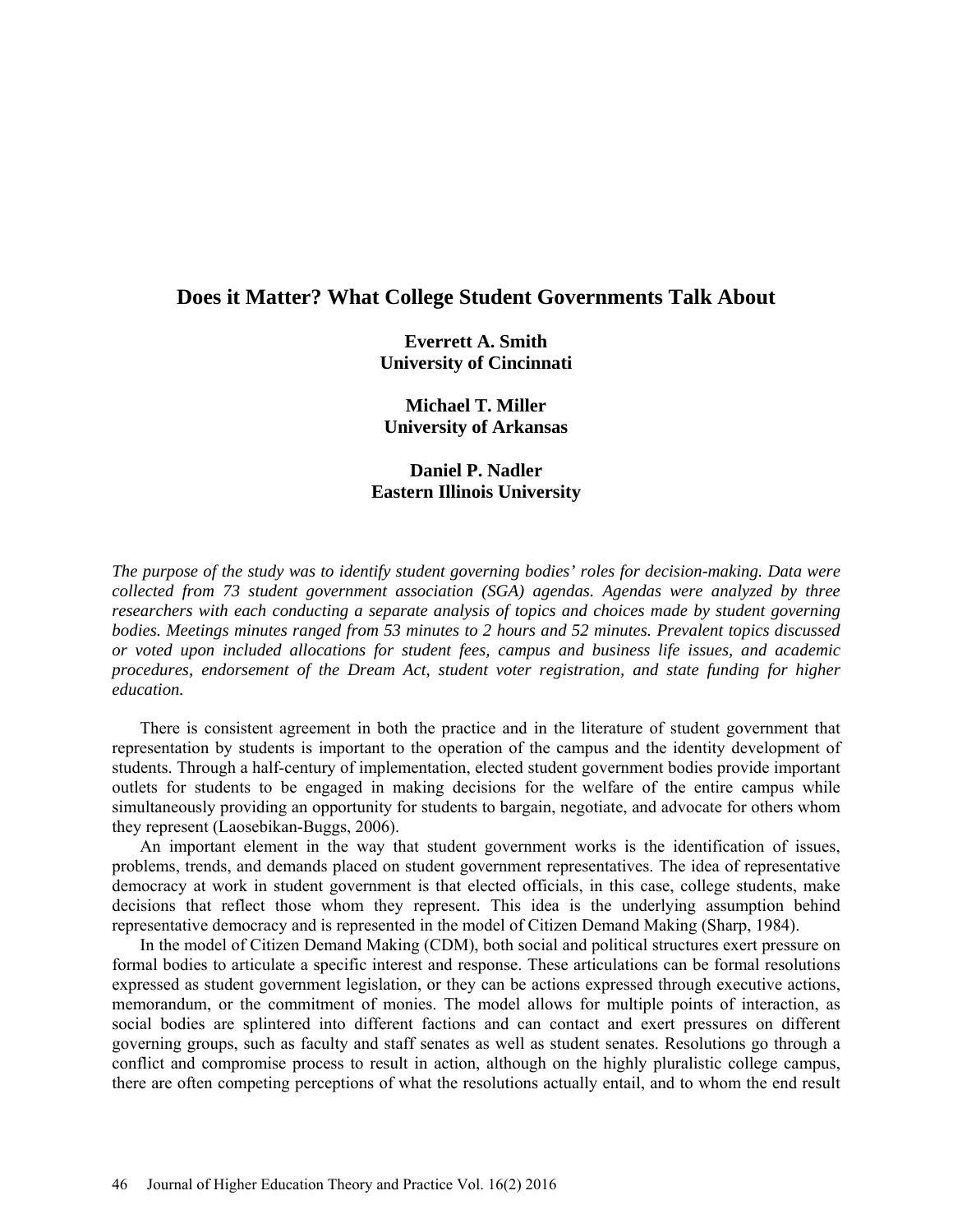benefits the most (although somewhat dated, the Sharp, 1984 discussion of CDM is still the most comprehensive).

Representative democracies are part of the CDM, and are the process of utilizing smaller groups of people to represent the broad interests of many (Miller, & Barnes, 2004). Elected or appointed officials serve in a formal role as politicians, delegates, and other bureaucratic titles. These individuals typically have shared beliefs among those who elect or appoint them, and carry forward agendas that encourage policies and laws that reflect those beliefs (Rochefort & Cobb, 1994).

The involvement of students in this process has a long history in higher education, as students at the earliest European universities challenged authority and placed demands on the institution. The process has become much more formalized during the past five decades, and today includes an intricate electoral function complete with institutionally sanctioned areas of responsibility. Miles (1997), among other authors (Laosebikan-Buggs, 2006; Brumfield, 2006), indicated that student governance, in practice, is problematic for a variety of reasons, including apathy, disorganization, a self-serving nature, and even self-promotion over service. With such a series of charges, the current study was designed to explore how representative and service-oriented a sample of student government bodies were over a one-year period of time. Although limited in nature, the snapshot of one-year does provide a baseline of information about what student governments are dealing with and how connected with the campus these items are.

#### **BACKGROUND OF THE STUDY**

In representative democracies, elected officials are given their opportunities to serve, conceptually, on the basis of their abilities to represent the interests of their constituents (Taylor, 2011). Many representative democracies mirror this grounding, including student governments on college campuses. These student governments both provide a training ground for students to understand how to care for, think about, and steward the interests of others, while also providing a sounding board for administrators and campus policy makers about the welfare of the campus and the student experience. This process, however, frequently encounters difficulties not unlike their counterparts in public office (Laosebikan-Buggs, 2009).

Student governments have encountered issues similar to larger public governing bodies in that they are controlled by special interest groups, financial pressures, and even moral ideologies. One such instance has historically been noted at the University of Alabama where Greek-letter organizations controlled not only the agenda of the student government, but also the personnel running for office (Weis, 1992; Miller, Randall, & Nadler, 1999). The abilities of some students to provide significant financial resources to campaigns has also resulted in regulations being created for student government elections, with violations resulting in the invalidation of votes, the disqualification of candidates, etc.

Despite the problems associated with student government procedures, these student senates have a strong history and rationale for inclusion in the academy during the past half-century. Arising from the student activism of the 1950s and 1960s, student involvement has provided a training platform for students to better understand how democracy works, provides experimentation for students thinking about their role in the citizenry, and they provide key feedback to institutional policy makers and leaders about how the institution of higher education is working (Mackey, 2006). Student representation has been key to conveying how the institution responds to leaders and trustees, and often, student voices are so valued that they are allowed a seat with trustees.

Student governments typically incorporate the nature of their structure into their title, commonly holding a title such as a student government association or the associated students of a particular university. Similarly, they have mission and purpose statements that reflect a principle of democracy, such as the University of Colorado's student government (CUSG) that "serves as a liaison between the student body and university administration" (CUSG, ¶ 1). Southern Illinois University's Undergraduate Student Government has a similar mission statement that reads "[USG] represents the undergraduate student body…in all matters pertaining to student welfare, student activities, and student life. USG also voices the concerns of students in the planning and administration of the university at large" (USG, 1-2).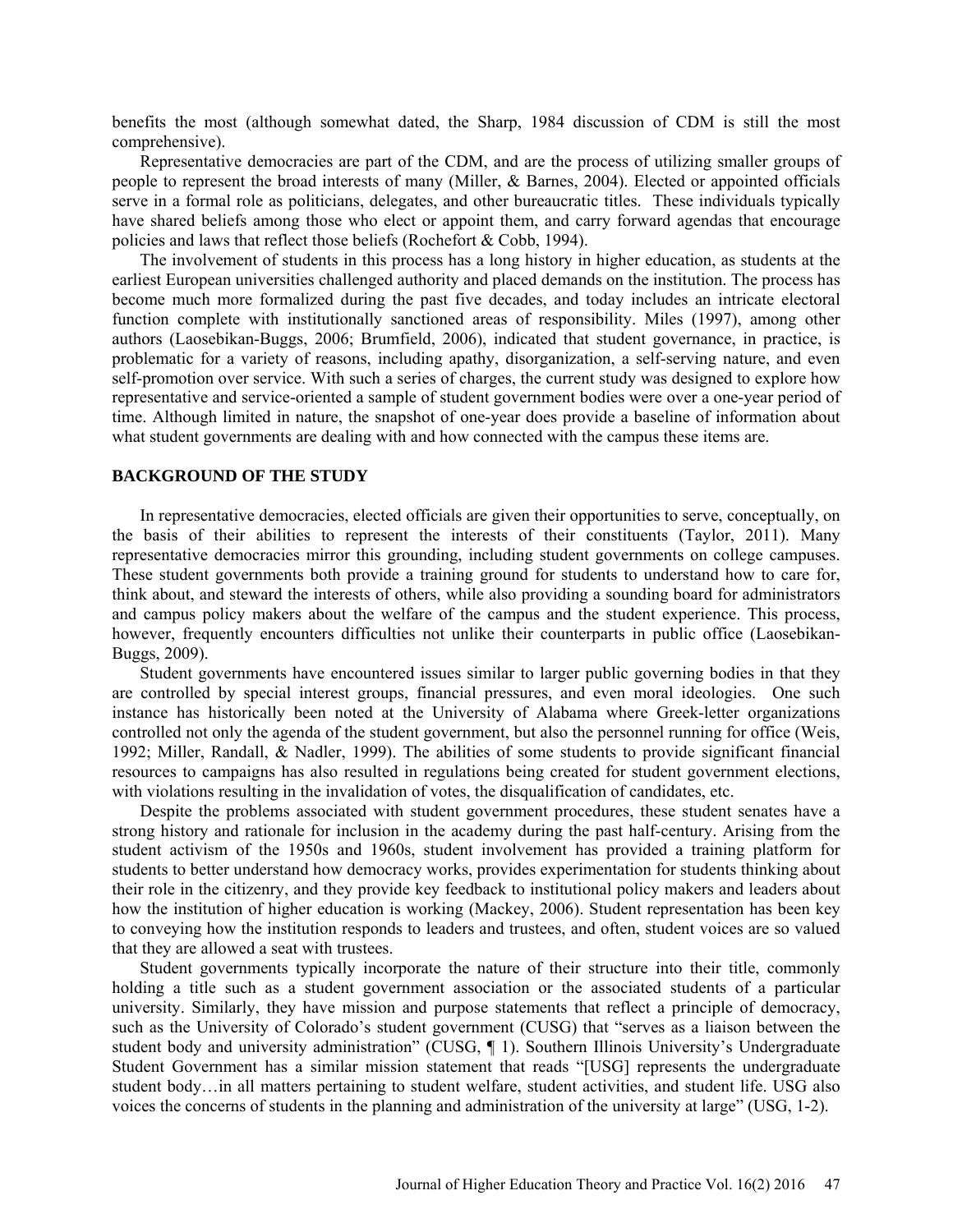There have been inconsistent reports on the value and importance of student governance bodies, where some scholars have found a lack of self-importance of the student government body work (Jones, 1983; Taylor, 2015) ranging to student government presidents perceptions of a high degree of importance (Jones, 1983). Jones' research also indicated that faculty senate presidents did not perceive the work of student government to be important to the welfare of the campus.

Additional research on collegiate student government bodies has revealed a tremendous pressure and stress placed on students who are elected to leadership positions (May, 2009), that elected leaders are often highly involved across multiple student organizations (Sessa, 1990), and the need for political negotiation skills that include compromise and moderation of beliefs (Sessa, 1990). There are several associations of student governments that provide support for the work of these bodies, with some states or higher education systems organizing regular meetings of student government leaders. There is also the American Student Government Association that reports over 1,300 member institutions, and through conferences, workshops, and sharing resources, provide support for how student governments are established and operate as well as training for both elected representatives and professional advisors (for a description of their programs and services, see www.asgaonline.com).

Research has generally shown that involvement in co-curricular activities in college aids in personal development, academic success, and collegiate satisfaction (Astin, 1984; Montelongo, 2002), although much of this research is not specific to involvement with student government. Similarly, policy related research has bearing on student government, but has not been directly tested on these representative democracies. Of the likely outcomes associated with policy considerations, agenda setting, that is, the process of determining what will and will not be considered in the student government, is critical to consider (Dearing & Rogers, 1996).

Agenda setting is a process of determining what issues are considered by a legislative group, who has the right and ability to set that agenda, and ultimately, what actions can and will be taken. An example of this could be the role of the student government advisor who can observe or actively participate in setting and determining agenda items. What this person deems important can become important for the legislative body to consider; conversely, the culture of the body might be such that it is adversarial in nature, and will work to challenge authority through the institution.

Student governments do suffer from the restraints of term limits and the influence of other special interests, whether they are voting blocks such as Greek-letter organizations, administrators, or those with a particular focus or special interest, such as religious organizations. Due to graduation, other student engagement opportunities, or exhaustion from participation, student government associations also deal annually with substantial losses of knowledgeable elected leaders and significant transition issues. These losses are even more consequential when replacing the graduating seniors who have participated in student government from their freshman year through degree competition. This is of consequence because those with experience in participation are knowledgeable about the student government governing documents, student government mission, and the greater university policy goals and processes. These experiences and the collegial relationships that come with experience allow these participants to be active and productive contributors in the governing process.

This study provides a unique, national perspective on what agendas are in place in student government, and has the potential to offer both a deeper insight into how agendas are set, and plausibly, who might control these agendas. These results are crucial to student affairs leaders, those interested in higher education as a training ground for democratic citizenship, and those who believe in the student development function of attending college that forces students to face growth opportunities.

# **RESEARCH METHODS**

Ten institutions were selected for inclusion in the study (see Appendix A). These institutions were selected based on several criteria: a formally recognized student government body that includes elected representatives into a branch of government such as a senate; geographic representation, with each region of the United States included; a full posting of meeting minutes for the entire 2014-2015 academic year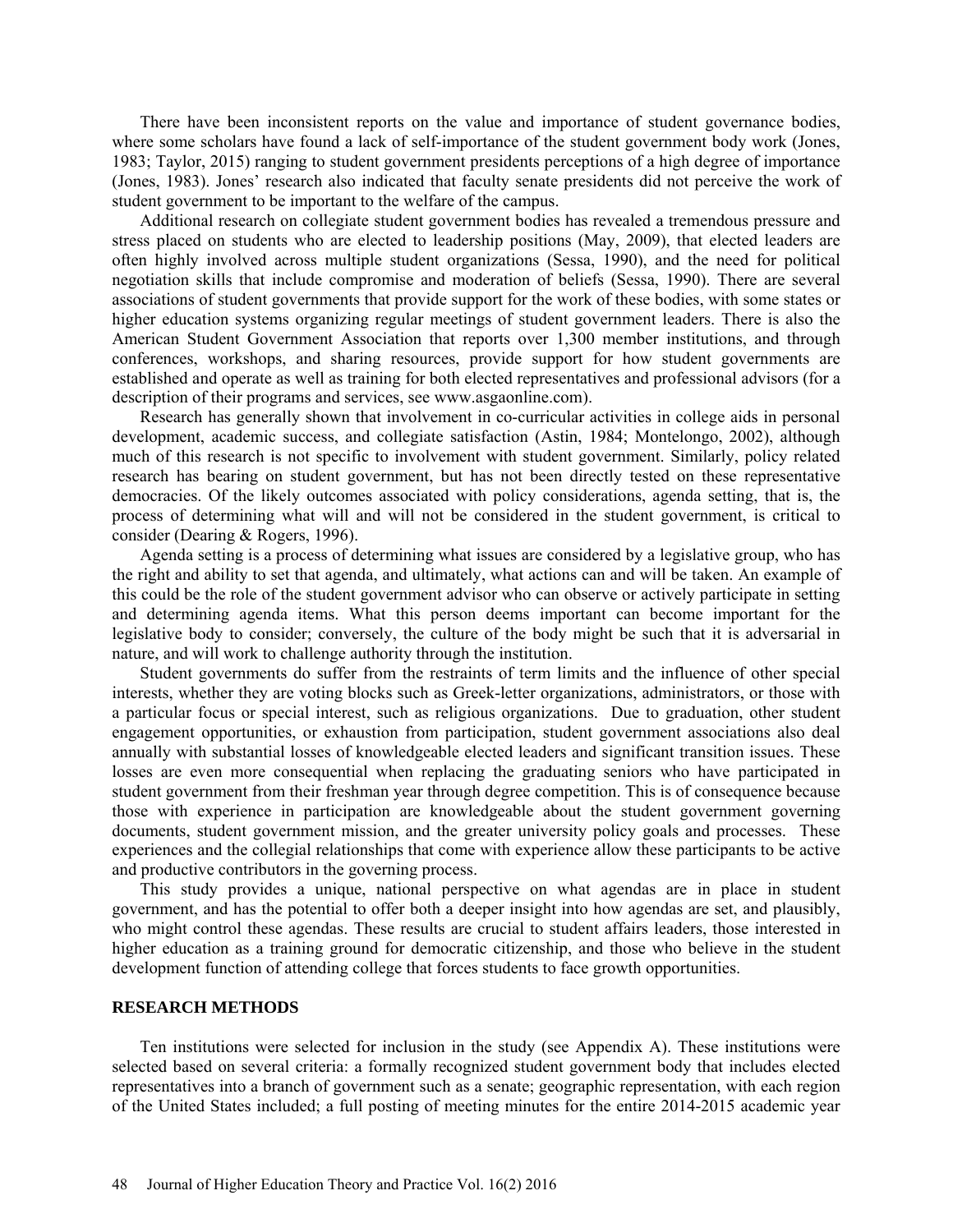(or similarly titled documents sometimes referred to as journals or results); and the availability of additional information to the student population on the governing body's website to allow for tracking the actions of the governing body after the meeting. To identify the 10 institutions, a total of 83 institutional websites were researched, with the 73 institutions not used having incomplete meeting minute postings, no minutes recorded, no student government website referencing, or similar incomplete or inconsistent records presented to the institution's students.

For the institutions selected for inclusion in the study, each individual student government body's website was identified and agendas and meeting minutes were identified and printed for analysis. The decision was made to include both the agenda that had been developed prior to the meeting as well as the actual items covered once the meeting began. The analysis of content was conducted individually by all three researchers, and then the three researchers consulted on their independently developed themes and worked to develop consensus on the topics they identified. This cross-analysis reporting also aided in the reliability of topic identification.

There were several key limitations to the study, including the limited timeframe of the meetings (one academic year), the inconsistency of what was recorded in meeting minutes, and differences in formatting and referencing topics. Some meeting agendas, for example, referred to presented legislation by a bill number, some by a senator's name, and others by a topic. In the case of inconsistent naming of legislation, every attempt was made to review the student government's website or email them directly to identify the content of the legislation. Discussions and debate about legislation similarly ranged from referencing 'heated discussion' to specific remarks about the advantages and disadvantages of a particular bill to transcripts of actual debates. Another limitation was the consistency of minutes or journals posted on student government websites, with some providing clearly labeled and referenced meetings by date, while others presented years posted together and others posted meetings by month. Only institutions with an entire year's worth of meeting minutes were included in the study.

#### **FINDINGS**

In the data analysis, 141 meeting minutes were reviewed, and the level of detail varied greatly from summative statements about "debate was held to consider the motion," to detailed comments on which a senator said specific comments about issues. Seven of the minutes also recorded the length of the senate meetings, with average meeting length ranging from :53 minutes to 2:52; the average length of meetings was 1:04. All of the minutes reviewed followed repetitive structures or protocols, generally approving the previous meeting's minutes followed by general announcements, committee reports, and the introduction of legislation for voting. At least two of the senates used an omni-bus approach to passing legislation, allowing senators to remove particular bills, generally funding bills, for discussion if they so desired. If no legislation was removed from the omni-bus approval motion, no debate was recorded and the shortest length of a senate meeting reviewed was three minutes. Conversely, one meeting that featured multiple funding legislation debates lasted over four hours.

The majority of discussion and voting at eight of the ten institutions was centered on allocating student fee monies for different programs. These programs ranged from sending undergraduate students to leadership development conferences and hosting speakers on campus to social programs that included inter-residence hall mixers and dances. A broad spectrum of additional discussion items and votes were also made on legislation that related to four different aspects of the senate's responsibility: campus life and business issues, academic procedures, social issues, and self-government regulation (see Appendix B).

Fourteen different votes were made across the sample institutions about campus life and business issues, and these generally related to the welfare of the student on campus. Asking facilities to expand walking trails, clarifying the inclement weather policy, and providing safe, reliable transportation for students late at night were all voted on and passed. Senates also took responsibility for a variety of academic issues (n=13), such as approving classes (communications and personal well-being), revising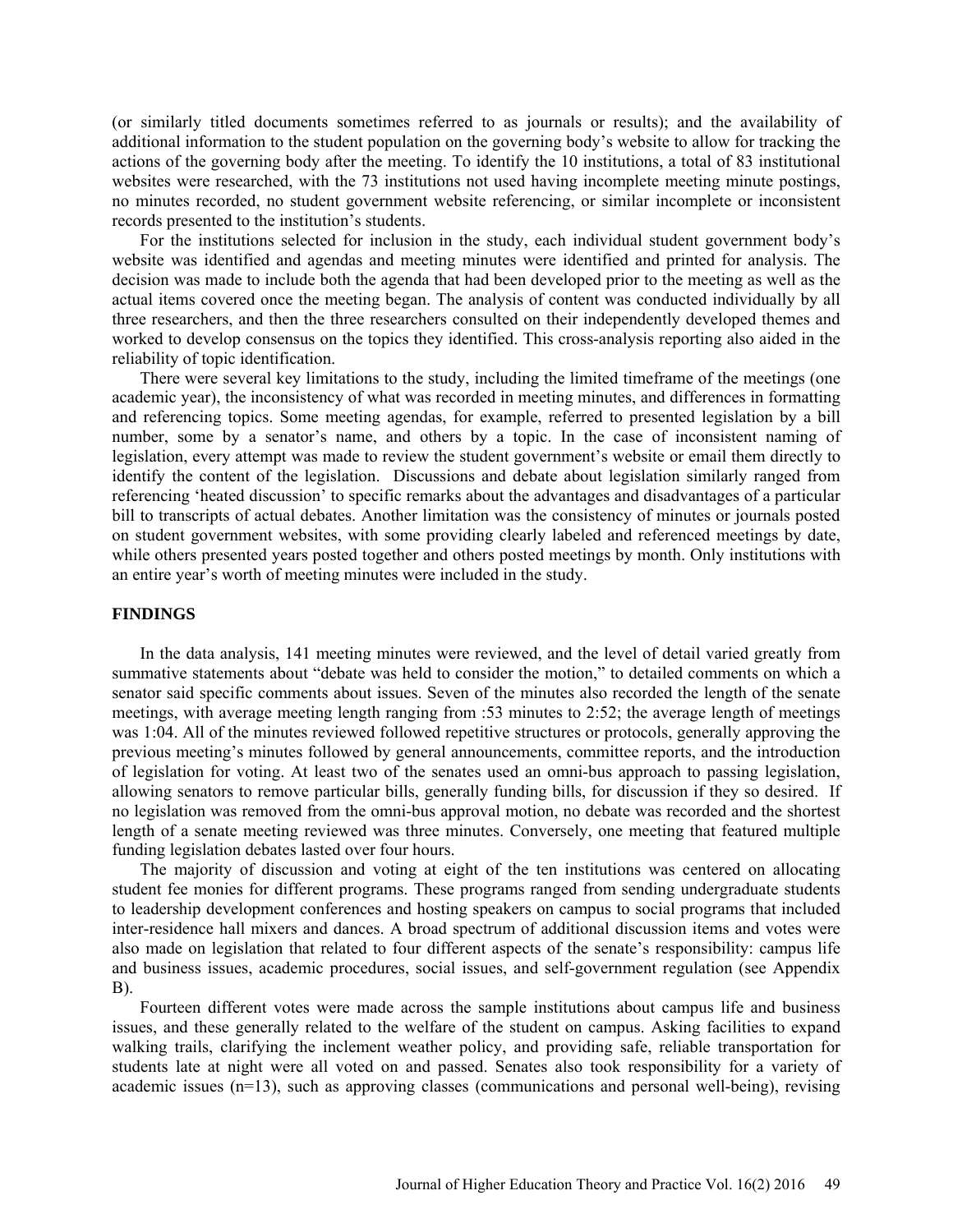the liberal arts core, and approving regulations for enrollment in dual-majors and the number of hours a student can enroll in.

Senate members also brought forward legislation that represented broader social issues (n=10), such as endorsing the DREAM Act, registering students to vote, and supporting the state's funding model for higher education. Fewer pieces of legislation were introduced for self-government regulation (n=6), and included issues such as annual election protocol (candidate registration dates, voting dates, polling locations, campaign funding, etc.) and revisions to the operating by-laws of the senate.

#### **DISCUSSION AND CONCLUSION**

Overall, the student governments identified in the study took on meaningful issues that potentially impact the lives of students on campus. The issues were substantive and meaningful, and generally represented mature thinking about problems students face on campus, such as what kinds of material should be covered in a general education curriculum and how many credit hours a student can enroll in. Similarly, though, there were issues that seemed related to student life and perhaps carry some real concern among student government leaders, but might not truly share the importance of curricular content. Passed legislation on promoting school spirit at football games and endorsing an athletic logo do have a place in student life, but the inclusion of them does reflect the complexity of issues student governments address.

The considerable amount of time spent on student organization and activity funding represented more of a policy problem for student governments. These bodies, collectively spent the majority of their time debating (arguing) about who should get money to conduct which types of programs, with particularly partisan debates related to special interest groups that had moral dimensions, such as religious organizations. The need to individually debate these funding bills represents a lack of policy protocol for equitable decision-making, meaning, that if stronger policy were in place, funding would be less individualized and perhaps decisions would be made in a more fair and equitable manner, and without the time commitment reflected in these meeting minutes.

Study findings do allude to different kinds of student government bodies at work. Some seemed to spend a significant amount of time on funding decisions while others spent their time on more content based decisions. These two activities could represent ends on a spectrum of student governments with a vertical axis representing involvement levels. Such a depiction would be helpful in understanding where student governments invest their time, energy, and resources, and also reflect the level of involvement by students. The governments represented in the study had an average voter turnout of 17.83%, which was about consistent with previous research for student voting turnout. The range of turnout, however, did represent a much broader spectrum of involvement, with Georgia State University, an urban institution, reporting a 5.45% turnout and Northwestern University, another urban institution, reporting a 34.98% turnout.

Perhaps the most startling element of the study was the lack of transparency of the 73 student governments which did not report minutes, agendas, current rosters of membership, listings of legislation, or public reports of funding decisions. This relative poor management of governing bodies tends to be the opposite of what many students and faculty call for in an openness of decision making. Even the 10 student governments included in the study generally failed to provide a level of detail that would satisfy student inquiries.

The current study provides an initial framework for exploring what student governments consider to be important, and future research needs to bring these agenda items into focus as compared to what students are talking about or are concerned about on their campuses. An effort to triangulate student government actions with campus newspaper headlines, for example, might provide a good reflection as to whether student demands are being considered in student government business, and this in turn could validate, or not, the applicability of citizen demand making. Other future research might include interviews with student government leaders about what did not make it onto student government body agendas and how the concept of agenda setting is structured within these bodies.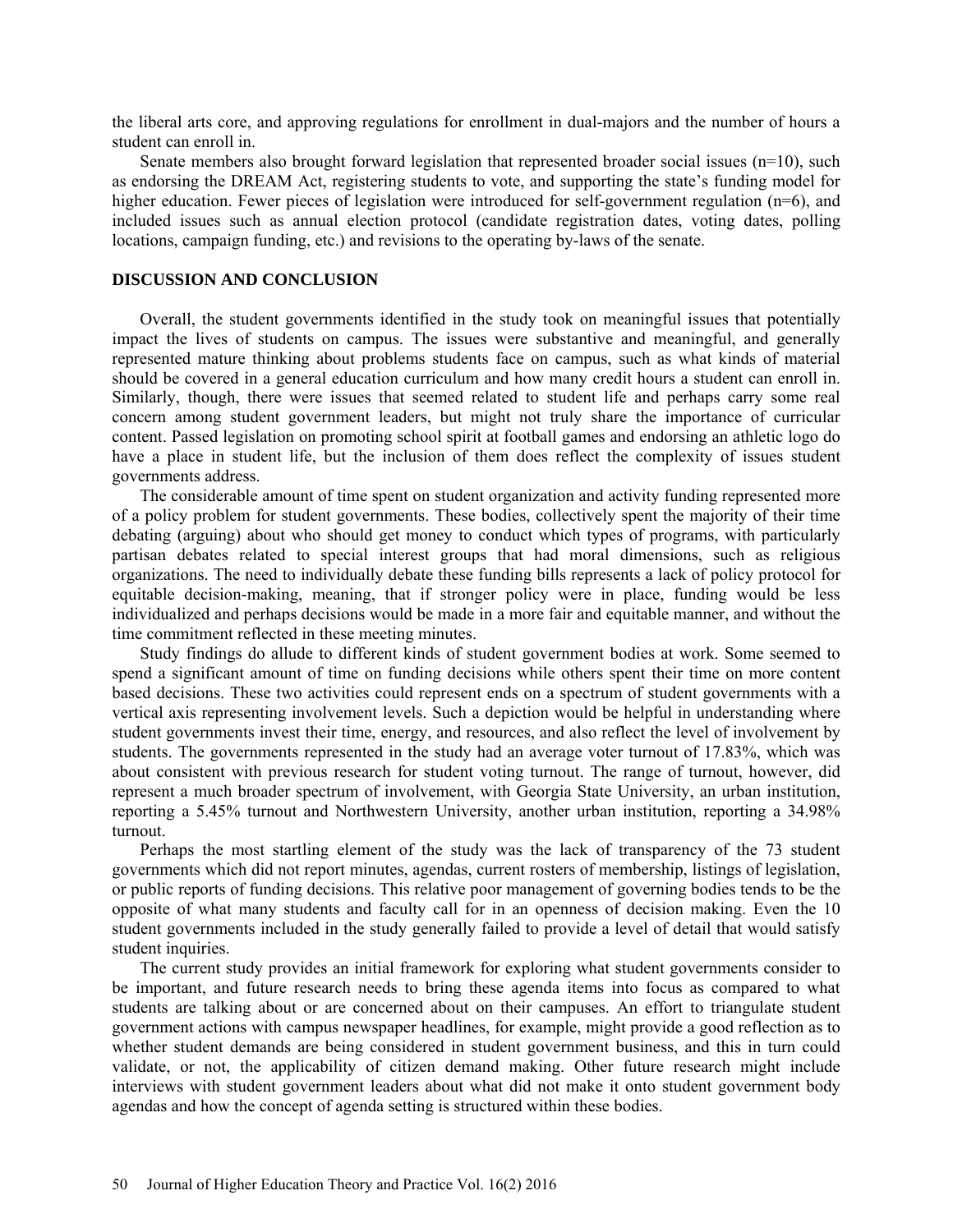# **REFERENCES**

- Astin, A. W. (1984). Student involvement: A development theory for higher education. *Journal of College Student Personnel, 25*(4), 297-308.
- Brumfield, R. (2006). A case of student governance, is this any way to run a small liberal arts college? In M. T. Miller and D. P. Nadler (eds.), *Student Governance and Institutional Policy, Formation and Implementation* (pp. 43-59). Greenwich, CT: Information Age.
- Colorado University Student Government. (2015). *Structure of CUSG*. Retrieved online June 30, 2015 from cusg.colorado.edu/about/branches
- Dearing, J. W., & Rogers, E. M. (1996). *Agenda setting*. Thousand Oaks, CA: Sage Publications.
- Jones, K. E. (1983). *The effectiveness of student government associations at selected four-year institutions of higher education as perceived by chief academic officers, faculty senate chairpersons, chief student affairs officers, and student government presidents*. Unpublished doctoral dissertation, Oklahoma State University, Stillwater.
- Laosebikan-Buggs, M. O. (2006). The role of student government, perceptions and expectations. In M. T. Miller and D. P. Nadler (eds.), *Student Governance and Institutional Policy, Formation and Implementation* (pp. 1-8). Greenwich, CT: Information Age.
- Laosebikan-Bugs, M. O. (2009). *An investigation of the impact of student government involvement at one public historically Black university on the career choice of African American student participants*. Unpublished doctoral dissertation, University of New Orleans, New Orleans, Louisiana.
- Mackey, E. R., III. (2006). The role of a typical SEC student government. In M. T. Miller and D. P. Nadler (eds.), *Student Governance and Institutional Policy, Formation and Implementation* (pp. 61-68). Greenwich, CT: Information Age.
- May, W. P. (2009). *Student governance: A qualitative study of leadership in a student government association*. Unpublished doctoral dissertation, Georgia State University, Atlanta.
- Miles, J. M. (1997). *Student leader perceptions of increasing participation in self-governance*. Unpublished doctoral dissertation, University of Alabama, Tuscaloosa.
- Miles, J. M., Miller, M. T., & Nadler, D. P. (2012). Are you voting today? Student participation in selfgovernment elections. *Eastern Education Journal, 41*(1), 3-15.
- Miller, M. C., & Barnes, J. (Eds.). (2004). *Making policy, making law*. Washington, DC: Georgetown University.
- Miller, M. T., Randall, K., & Nadler, D. P. (1999). Reviving an SGA: A case study. *Journal of College Orientation and Transition, 7*(1), 33-35.
- Montelongo, R. (2002 Edition). Student participation in college student organizations: A review of literature. *Journal of the Indiana University Student Personnel Association*, 50-63.
- Rochefort, D. A., & Cobb, R. W. (1994). The politics of problem definition: Shaping the policy agenda. Lawrence, Kan: University Press of Kansas.
- Schattschneider, E. E. (1935). *Politics, Pressure, and the Tariff*. New York: Atherton.
- Sharp, E. B. (1984). Citizen-demand making in the urban context. *American Journal of Political Science, 28*(4), 654-670.
- Sessa, C. G. (1990). *Competence, not ideology: An examination of college student government leaders*. Unpublished doctoral dissertation, Boston University.
- Taylor, S. L. (2011). *30-second politics*. New York, NY: Metro Books.
- Taylor, D. S. (2015). *Student government: Through the lens of transformational leadership and emotional labor*. Unpublished masters thesis, Western Illinois University, Macomb.
- Undergraduate Student Government. (2015). *USG overview*. Retrieved online June 30, 2015 at usg.rso.siu.edu/about-us/overview.html
- Weis, P. (1992). The most powerful fraternity in America. *Esquire, 117*(4), 102-110.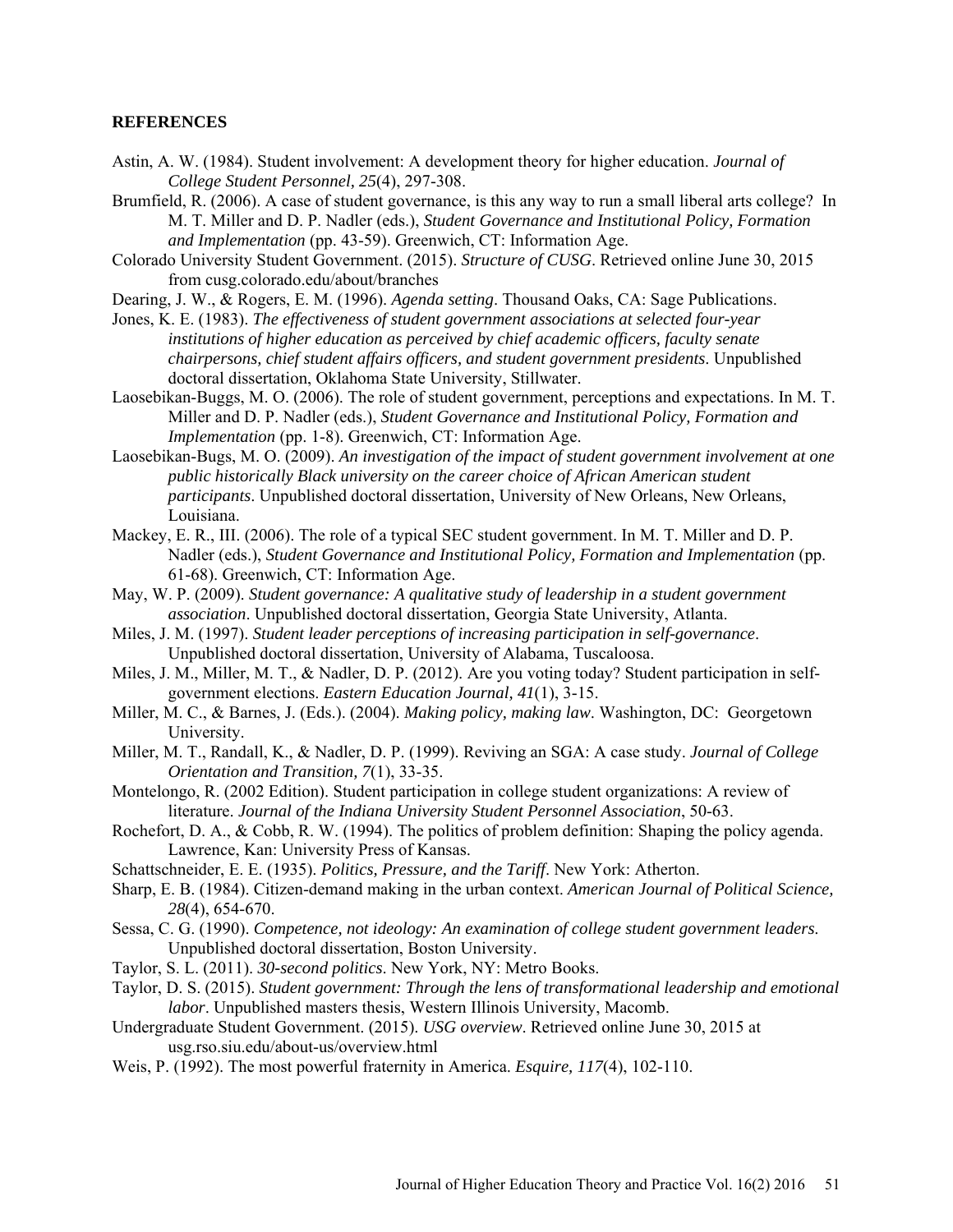| <b>APPENDIX A</b>                          |  |  |  |  |
|--------------------------------------------|--|--|--|--|
| <b>INSTITUTIONS SELECTED FOR INCLUSION</b> |  |  |  |  |

| Institution                   | Voter Turnout | Undergraduate<br>Enrollment | Percent |
|-------------------------------|---------------|-----------------------------|---------|
| Central Washington University | 1,572         | 10,300                      | 15.26   |
| <b>Clemson University</b>     | 6,056         | 17,585                      | 34.43   |
| Georgia State University      | 1,307         | 23,961                      | 5.45    |
| Idaho State University        | 1,306         | 9,983                       | 13.08   |
| New Mexico State University   | 1,602         | 14,698                      | 10.89   |
| Northwestern University       | 2,991         | 8,549                       | 34.98   |
| Rice University               | 1,610         | 5,339                       | 30.15   |
| <b>SUNY</b> at Albany         | 945           | 12,950                      | 7.29    |
| University of Connecticut     | 3,140         | 18,395                      | 17.06   |
| University of Northern Iowa   | 1,189         | 12,159                      | 9.77    |

 $\mathcal{L}_\text{max}$  and  $\mathcal{L}_\text{max}$  and  $\mathcal{L}_\text{max}$  and  $\mathcal{L}_\text{max}$  and  $\mathcal{L}_\text{max}$  and  $\mathcal{L}_\text{max}$ 

# **APPENDIX B LISTING OF PRIMARY LEGISLATIVE ITEMS**

\_\_\_\_\_\_\_\_\_\_\_\_\_\_\_\_\_\_\_\_\_\_\_\_\_\_\_\_\_\_\_\_\_\_\_\_\_\_\_\_\_\_\_\_\_\_\_\_\_\_\_\_\_\_\_\_\_\_\_\_\_\_\_\_\_\_\_\_\_\_\_\_\_\_\_

\_\_\_\_\_\_\_\_\_\_\_\_\_\_\_\_\_\_\_\_\_\_\_\_\_\_\_\_\_\_\_\_\_\_\_\_\_\_\_\_\_\_\_\_\_\_\_\_\_\_\_\_\_\_\_\_\_\_\_\_\_\_\_\_\_\_\_\_\_\_\_\_\_\_\_

# Topic

*Campus Life and Business Issues* On campus smoking Late night taxi vouchers Extended public transportation hours Walking trails Inclement weather policy Enhancing school spirit Scholarship eligibility and enrollment Endorsing the athletic logo Glass bottle recycling on campus Encouraging community service Eliminating paper flyers Creating a tobacco free campus Creating an open-place for demonstrations Programming on preventing sexual assault

# *Academic Procedures Issues*

New technology fees Number of classes allowed for enrollment Economics department advisory committee New oral communications class New personal well-being class Academic calendar Career track for non-tenure-track faculty